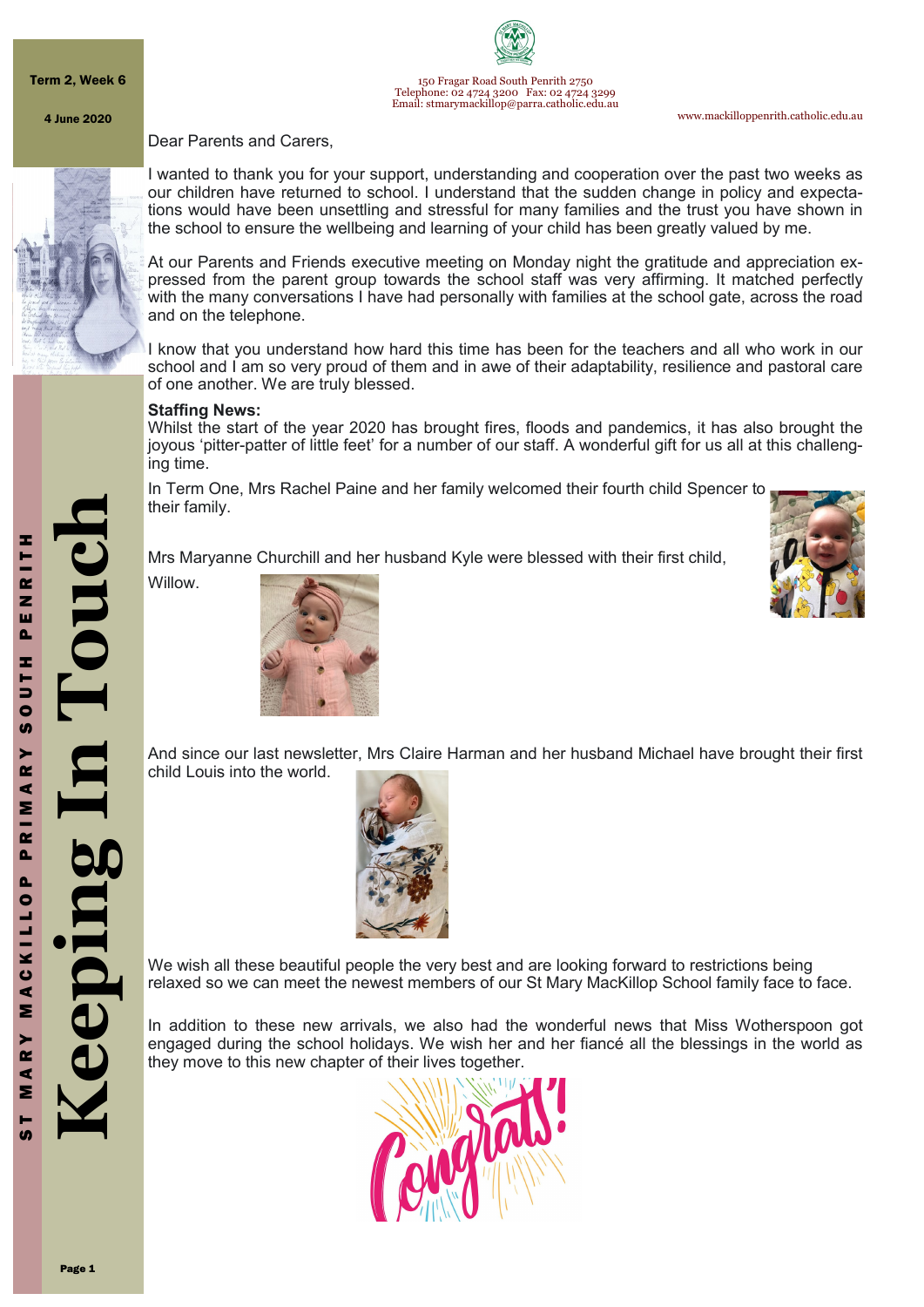# News from Scott—Continued

To ensure the safety and well-being of all our students and staff as well as the effective education of our students, the following processes will apply at school.

**Remote Learning:** From Monday 25th May, our school will not be able to offer 'remote learning' through our on-line platforms (Seesaw and Google Classroom). Whilst the teachers have been dedicated to providing quality learning both remotely and on-site, it is not sustainable for them as numbers at school are so large. The workload they have been carrying raises concerns for me around their ongoing welfare .

**Social Distancing:** Social distancing between adults will continue to be a priority ( teacher - teacher, Teacher - parent, Parent - parent). We need to continue to maintain a gap of 1.5 metres between adults. **Only staff are permitted on our school site at this time.**

Parent enquiries must be made through the office and parents must not come onto the playground or classrooms. There are no published requirements for student to student or student to staff social distancing however, we intend to promote as much distancing as is practicable without negatively impacting teaching and learning. For example; we cannot provide each child with their own desk when our classes are full but we will be creative in seating children with the maximum space possible.

**Hygiene:** We will continue with our existing hygiene and cleaning practices at school. Each classroom has multiple bottles of sanitiser for student hands. Every classroom also has a soap dispenser and sink. Cleaning will continue every day with a focus on disinfection and sanitisation.

Please be assured that the health and safety of our students and staff continue to be our highest priority.

Scott Buchan **Principal** St Mary MacKillop Primary School

# School Fees

Instalment 2 School Fees have now been issued and mailed to your home/billing address. If you have not received your statement, please make contact with the school office.

School Office hours are 8:30am – 3:30pm. All payments and enquiries can be made during this time. Payments through the office can be paid by **EFTPOS**. When paying by BPay, Bpoint & Post BillPay please use the current statement. Details are located on the bottom of the statement.

We advise that we are unable to process EFTPOS payments after 3:30pm.

### **Fee Relief**

Fee Relief for families financially affected by COVID-19 Fee relief is available to support families who are experiencing significant financial hardship as a result of COVID-19. There are three ways that parents/carers can apply for fee relief with the process made as simple as possible.

Information is available on the CEDP website and is also available via the link <https://www.parra.catholic.edu.au/Our%20Schools/School%20Fees/Fee%20Relief>

The page includes a list of 'Frequently Asked Questions'.

We're here to help. Please contact our Senior Finance Officer, Mrs Monique Kearins on 02 4724 3200 if you have any questions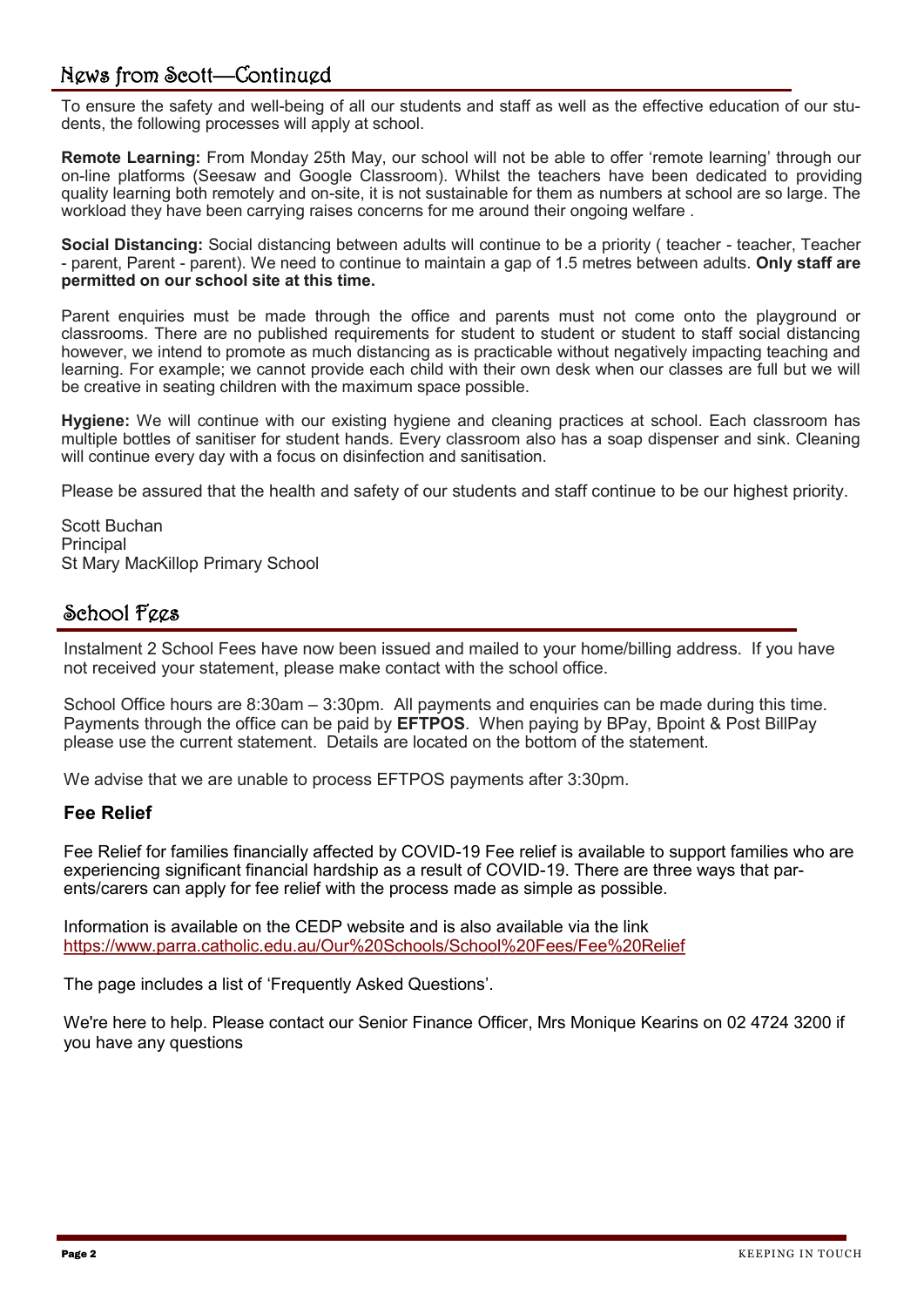# PM Ecollection Home Readers

All students in Kindergarten, Year 1 and Year 2 have access to online reading texts from PM eCollection. Please use the links below to find out how to access these books from your devices at home. Your child will bring home their log in details and then you can get started together. PM eCollection, along with the Home Readers from the classroom, are providing students with a greater range of books and opportunities to engage with texts.

Happy Reading!

Mrs Niamh McDonald Diversity Teacher Literacy Teacher <https://app.pmecollection.com.au/>

[https://www.dropbox.com/sh/1jtot2a8pmrrgvk/AADpgQy7Mb7Nvik12XFMgM\\_Fa/Using%20Bookshelf%20as%20a%20Stude](https://www.dropbox.com/sh/1jtot2a8pmrrgvk/AADpgQy7Mb7Nvik12XFMgM_Fa/Using%20Bookshelf%20as%20a%20Student.mp4?dl=0)  $ntmp4?dl=0$ 

[https://cengage.com.au/primary/browse](https://cengage.com.au/primary/browse-series/pm/pmecollection/pm-ecollection-support)-series/pm/pmecollection/pm-ecollection-support

### Change of Details

Have you recently moved or changed your contact details. The fastest and easiest way to update your details is via our Skoolbag App. Click on our school logo and under the EForms section complete the change of details form which we be emailed to our school once you have submitted this.

Of course if you do not have the Skoolbag App come into the office and ask for a change of details form.



## Kindergarten 2021 Enrolments

Kindergarten enrolment interviews for 2021 are almost finished! We are almost at capacity for both our classes.

If you have a child starting Kindergarten next year or you know of a family seeking enrolment for Kindergarten 2021 please contact the school office as soon as possible.

Thanks to all of the families who have participated in our recent interviews.

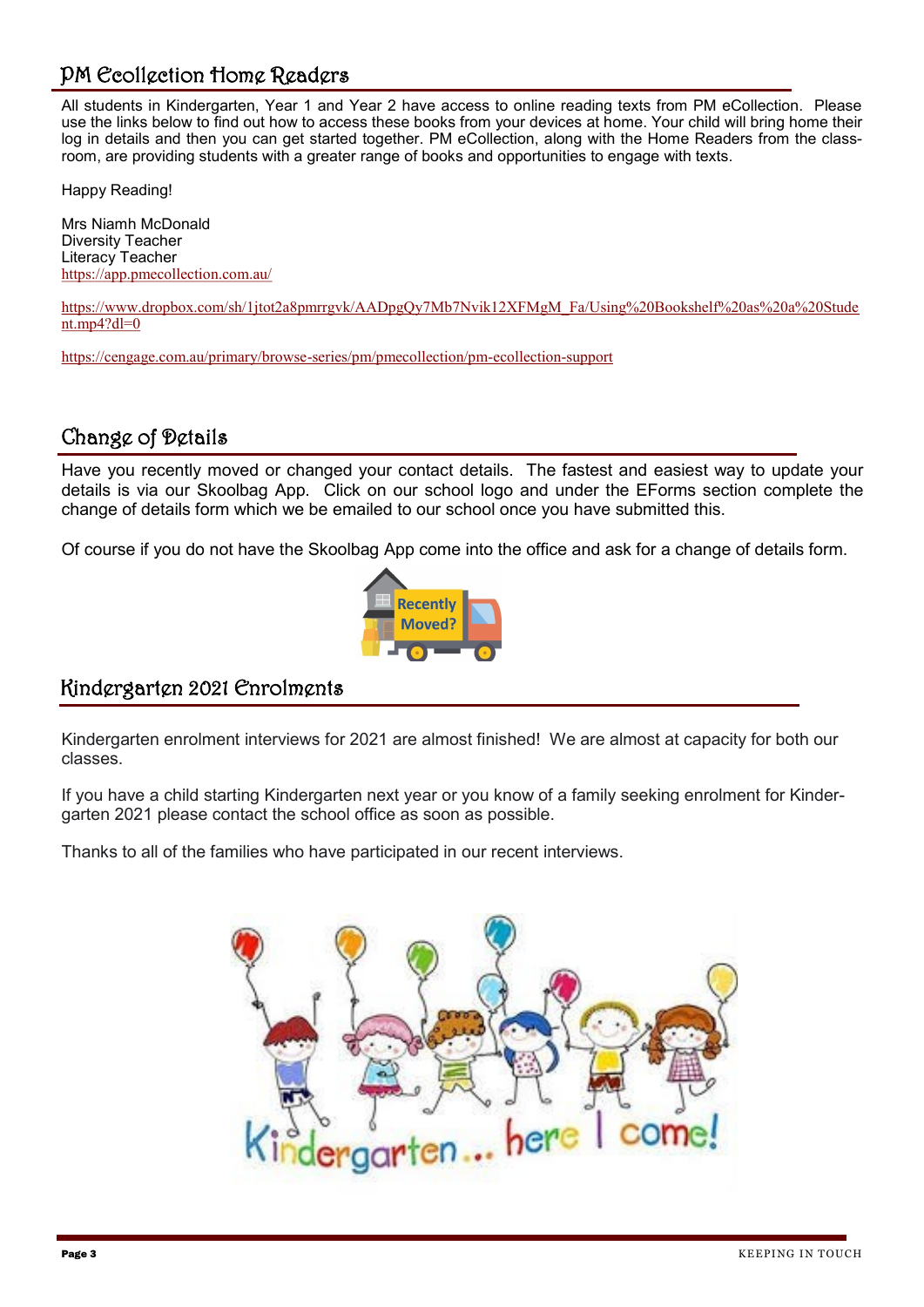# Afternoon Pick Up

Please pick up all children at 3pm across the road in the park. Do not come into the playground to collect your child or take them from lines as this creates safety issues for our children.

The teacher on duty will bring any children who are not collected from the park by 3.05pm up to the school playground onto our waiters line.

If your child is on waiters, they can be collected from the playground between 3.10pm—3.30opm

Thank you for caring for our staff and kids.

# Subscribing to the KIT (Keeping In Touch)

Our school newsletter is only sent home in hard copy for kindergarten the first newsletter of the year.

The newsletter is available by subscribing on the schools website www.mackilloppenrith.catholic.edu.au select News & Events> Newsletter and click on subscribe to our online newsletter, complete the form, you will then receive the newsletter each fortnight via email. You can also view the newsletter on the website under current issue.

### Skool Bag App Instructions

#### **For iPhone and iPad users:**

- 1. Click the "App Store" icon on your Apple device.
- 2. Type your school name in the search, using suburb name will help.
- 3. You will see your school appear, click "Get" then "install".
- 4. The app is FREE to download.
- 5. When installed click "Open"
- 6. Select "OK" to receive push notifications, when asked.
- 7. Click the "More" button on the bottom right of the App, then "Setup".
- 8. Toggle on the Push Categories that are applicable for you by tapping the on/off switch.

### **For Android users:**

You must first have signed up with a Google Account before installing the app.

- 1. Click the "Play Store" button on your Android Device
- 2. Click the magnifying glass icon at the top and type in your school name, using suburb name will help.
- 3. Click the school name when it appears in the search.
- 4. Click the "Install" button.

5. Click "Accept" for various permissions (please note, we do not modify any of your personal data on your device).

## School Communication

### **APPOINTMENTS**

If parents have matters of concern, questions or difficulties, staff are available to assist. The first point of contact is the child's class teacher, followed by the Stage Co-ordinator.

To ensure availability please phone the office to make an appointment. If you wish to speak to your child's teacher regarding his/her progress it is necessary to make an appointment before or after school. Appointments with class teachers can only be made outside of school hours. Parents are asked not to disturb classes - if there is an emergency please go to the office.